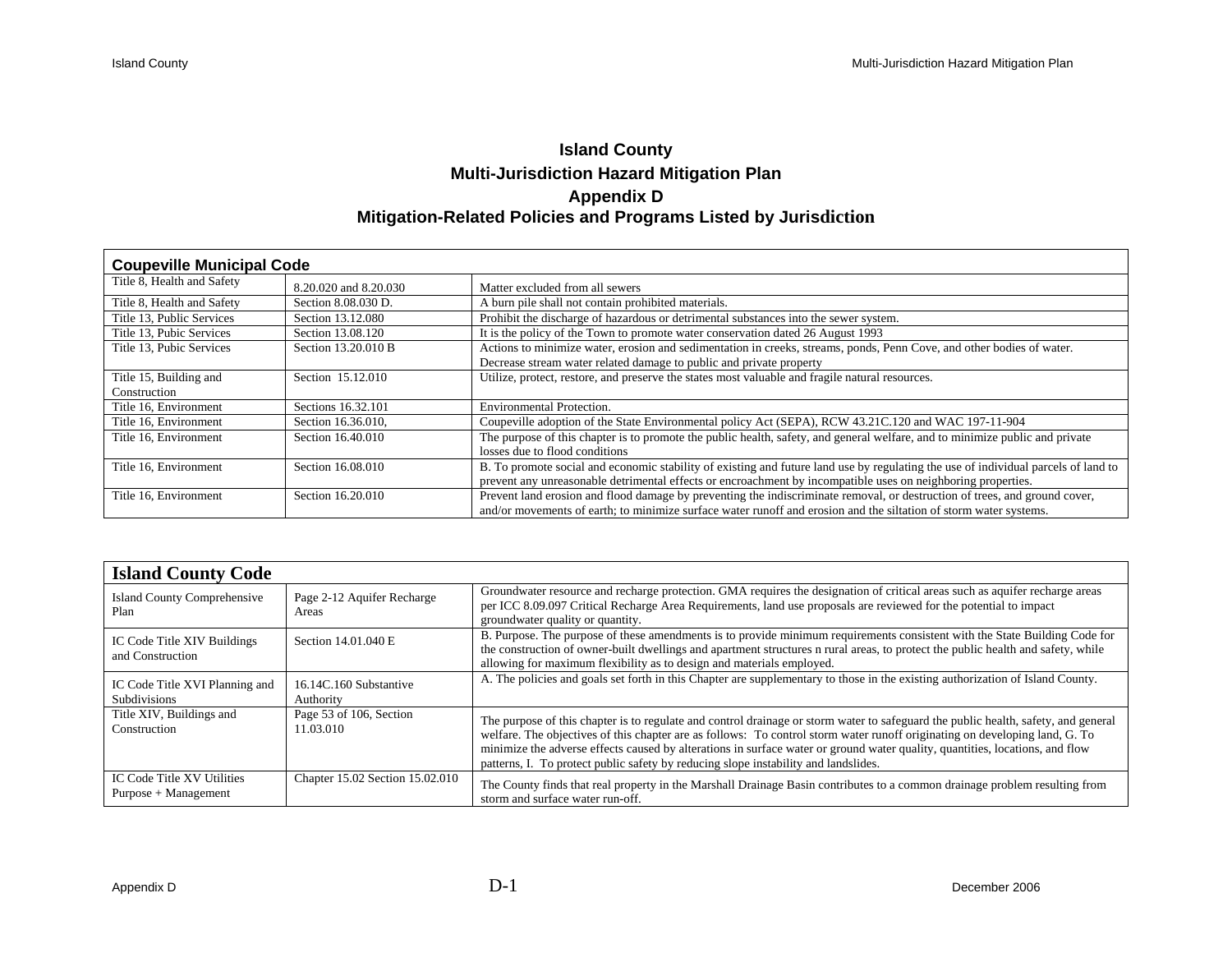| IC Code Title XV Utilities<br>Purpose                               | Chapter 15.01 Section 15.01.010                       | The purpose of this ordinance is to establish a storm water management program and create a method to fund storm water<br>control facilities.                                                                                                                                                                                                                                                                                                                                                                                                                                                                                                                                                                                                                                                                                                                                                                                                                       |
|---------------------------------------------------------------------|-------------------------------------------------------|---------------------------------------------------------------------------------------------------------------------------------------------------------------------------------------------------------------------------------------------------------------------------------------------------------------------------------------------------------------------------------------------------------------------------------------------------------------------------------------------------------------------------------------------------------------------------------------------------------------------------------------------------------------------------------------------------------------------------------------------------------------------------------------------------------------------------------------------------------------------------------------------------------------------------------------------------------------------|
| IC Code Title XIV Buildings<br>and Construction                     | 14.03B.010 Findings                                   | The regulation of outdoor burning. This ordinance providing for a burn ban is in the interests of the public safety and welfare by<br>reducing the risk of spread of fire. (Ord. C-57-90, May 7, 1990, vol. 31, p. 121).                                                                                                                                                                                                                                                                                                                                                                                                                                                                                                                                                                                                                                                                                                                                            |
| IC Code Title XIV Buildings<br>and Construction                     | Chapter 14.02A                                        | The flood hazard areas of Island County are subject to periodic inundation which results in loss of life and property, health and<br>safety hazards, disruption of commerce and governmental services, extraordinary public expenditures for flood protection and<br>relief and impairment of the tax base, all of which adversely affect the public health, safety and general welfare. 2. These flood<br>losses are caused by the cumulative effect of obstructions in areas of special flood hazards, which increase flood heights and<br>velocities and when inadequately anchored, damage uses in other areas. Uses that are inadequately flood-proofed, elevated or<br>otherwise protected from flood damage also contribute to the flood loss                                                                                                                                                                                                                |
| IC Code Title XIII Public Works                                     | I 13.02A.010 Purpose                                  | The purpose of this chapter is to establish a comprehensive county-wide program for solid waste handling and solid waste<br>recovery and/or reclamation which will prevent land, air, and water pollution and conserve the natural, economic, and energy<br>resources of the county. To do so requires effective control of the disposal of all non-exempt solid waste generated and<br>collected within the unincorporated areas of Island County at a site or sites consistent with its Comprehensive Plan.                                                                                                                                                                                                                                                                                                                                                                                                                                                       |
| IC County Code Title XI Land<br><b>Development Standards</b>        | 11.03.380                                             | Whenever the Director/County Engineer determines that a condition caused by a development activity regulated by this chapter<br>creates a present or imminent hazard, or is likely to create a hazard to the public safety, health, or welfare, the environment, or<br>public or private property, the Director/County Engineer may declare such condition a public nuisance and may direct the<br>property owner or persons causing or contributing to the hazardous condition to abate the hazard within a specified period, or<br>the Director/County Engineer may take action to abate the hazard and recover all costs incurred from                                                                                                                                                                                                                                                                                                                           |
| IC County Code Title XI Land<br><b>Development Standards</b>        | 11.03.010 Declaration of Purpose                      | The purpose of this chapter is to regulate and control drainage or storm water to safeguard the public health, safety, and general<br>welfare. The objectives of this chapter are as follows: A. To promote sound, practical, and economical development practices<br>and construction procedures which minimize impacts to the County's waters; the purpose of this chapter is to regulate and<br>control drainage or storm water to safeguard the public health, safety, and general welfare. The objectives of this chapter are as<br>follows: A. To promote sound, practical, and economical development practices and construction procedures which minimize<br>impacts to the County's waters; B. To minimize degradation of water quality and to control the sedimentation of streams, rivers,<br>lakes, wetlands, and other surface water; C. To control storm water runoff originating on developing land; D. To preserve the<br>suitability of water for; |
| IC County Code Title XI Land<br><b>Development Standards</b>        | 11.02.270                                             | Grading permit requirements shall be established on a case-by-case basis, following a field inspection/evaluation of slopes and<br>their relative stability, of topography and existing natural, constructed, or planned drainage ways/systems, of soils and their<br>susceptibility to erosion, of forest and vegetative cover as exists and planned, and of critical areas,                                                                                                                                                                                                                                                                                                                                                                                                                                                                                                                                                                                       |
| <b>Island County Comprehensive</b><br>Plan                          | Page 1-16                                             | To set goals and policy to guide growth in the county through the year 2020; to develop future land use patterns and maps;                                                                                                                                                                                                                                                                                                                                                                                                                                                                                                                                                                                                                                                                                                                                                                                                                                          |
| <b>Island County Comprehensive</b><br>Plan                          | Page 11, Section VI,<br><b>Conservation Element 8</b> | Encourage the use of open spaces, buffers, and accepted erosion control methods to retard surface and underground runoff for<br>protection of shoreline lands and waters;                                                                                                                                                                                                                                                                                                                                                                                                                                                                                                                                                                                                                                                                                                                                                                                           |
| <b>Island County Comprehensive</b><br>Emergency Management Plan     | Page 1, Introduction, B,                              | This document establishes a comprehensive plan for countywide mitigation, preparedness, response, and recovery, operations<br>for natural and technological hazards and disasters impacting Island County                                                                                                                                                                                                                                                                                                                                                                                                                                                                                                                                                                                                                                                                                                                                                           |
| Island County Code, Title XVI<br><b>Buildings and Construction</b>  | Chapter 14.03B.010                                    | This ordnance provides for $\overline{a}$ burn ban is in the interest of public safety by reducing the risk of the spread of fire;                                                                                                                                                                                                                                                                                                                                                                                                                                                                                                                                                                                                                                                                                                                                                                                                                                  |
| Island County Code, Title XIV,<br><b>Buildings and Construction</b> | page 22 of 64, Section<br>14.02A.010C                 | C. Statement of Purpose: It is the purpose of this ordinance to promote the public health, safety, and general welfare and to<br>minimize public and private losses due to flood conditions in specific areas by provisions designed to; 6. To help maintain a<br>stable tax base by providing for the sound use and development of areas of special flood hazard so as to minimize future flood<br>blight areas. D. Methods of Reducing Flood Loss. 3. Controlling the alteration of natural flood plains, stream channels, and<br>natural protective barriers, which help accommodate or channel floodwaters. 4. Controlling the filling, grading, and other<br>development, which may increase flood damage. 5. Preventing or regulating the construction of flood barriers, which will                                                                                                                                                                          |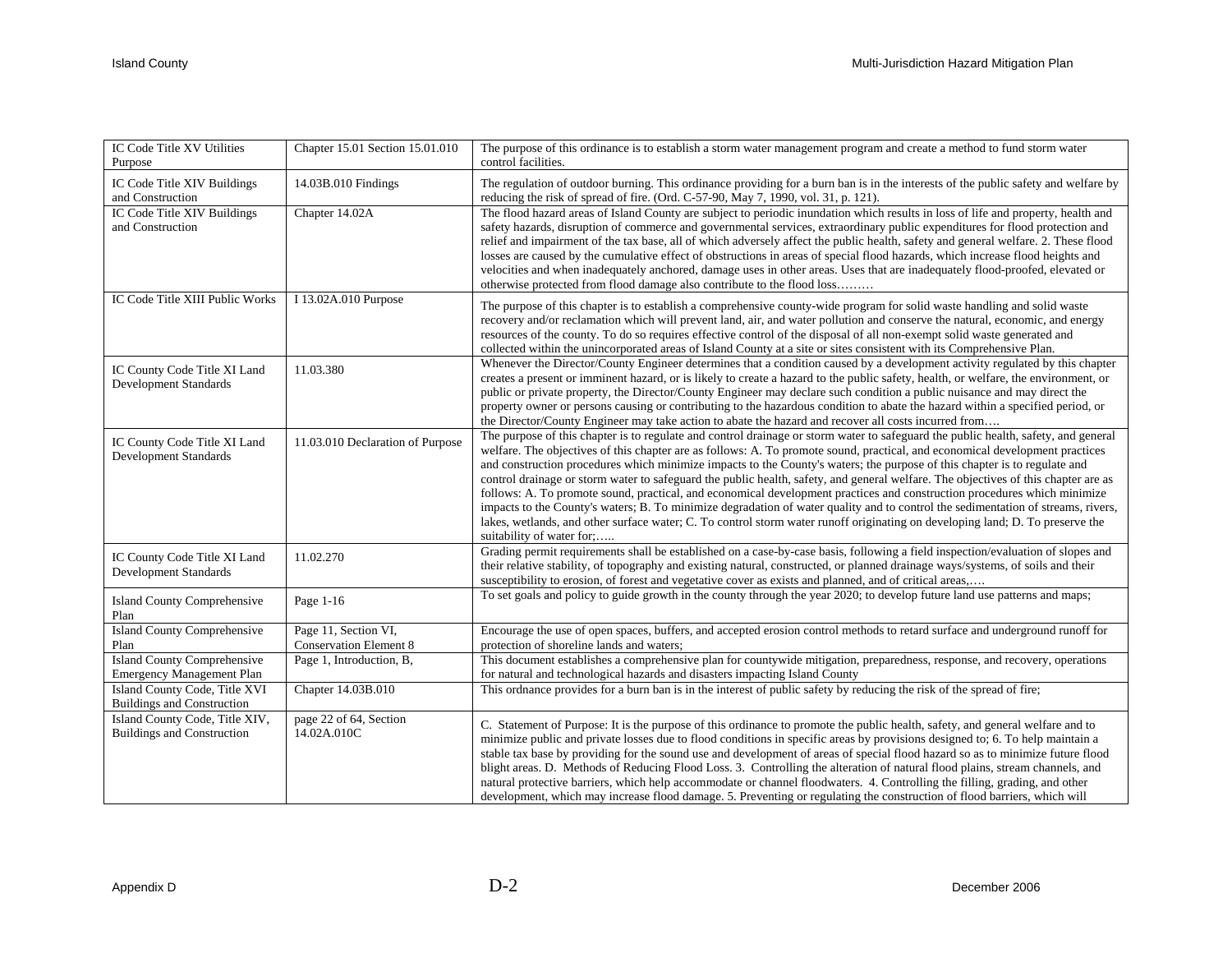|                                                               |                                | unnaturally divert floodwaters or may increase flood hazards in other areas;                                                                                                                                                                                                                                                                                                                                                                                                                                                                                                                                                                                                                                                                                                                                                                                                                           |
|---------------------------------------------------------------|--------------------------------|--------------------------------------------------------------------------------------------------------------------------------------------------------------------------------------------------------------------------------------------------------------------------------------------------------------------------------------------------------------------------------------------------------------------------------------------------------------------------------------------------------------------------------------------------------------------------------------------------------------------------------------------------------------------------------------------------------------------------------------------------------------------------------------------------------------------------------------------------------------------------------------------------------|
| IC County Code Title XI Land<br>Development Standards         | 11.01.010 C Purpose and Intent | The purpose of these provisions is to minimize nuisances associated with development practices, which are dysfunctional to the<br>orderly development of Island County. Fulfill the objectives of comprehensive planning policies of Island County in promoting<br>the health, safety, and welfare of the general public, as well as fulfilling the county's responsibilities as trustees of the<br>environment as provided by law;                                                                                                                                                                                                                                                                                                                                                                                                                                                                    |
| Island County Code Title XVII,<br>Zoning Ordinance            | Section 17.02.020 Purpose      | The purpose of the Island County Zoning Ordinance is to divide the county into land use zones with standards within each zone<br>for the use of Island County land resources which will: Protect the public health, safety, and general welfare of the residents of<br>Island County. K. Preserve the integrity of water resources by ensuring a balanced program controlling storm water runoff and<br>ground water recharge. L. Prevent pollution of surface and subsurface water resources. O. Minimize the hazards incident to<br>development on adjacent to steep slope or geologically hazardous areas.                                                                                                                                                                                                                                                                                          |
| IC Code Title XVI Planning and<br>Subdivisions                | Section 16.06.020 Purpose      | The purpose of this Chapter is to regulate the division of land and to promote the public health, safety, and general welfare in<br>standards established by the State of Washington; to promote effective use of land; to facilitate adequate<br>accordance with<br>provision for water, sewer, utilities, drainage, parks and recreation areas, sites for schools and school grounds and other public<br>requirements; to provide for proper ingress and egress; and to require uniform monumenting of Land Divisions and conveyance<br>by accurate legal description. This Chapter implements Chapter 58.17 RCW; serves as an official control pursuant to Chapter<br>36.70 RCW and serves as a development regulation pursuant to Chapter 36.70A RCW. (Ord. C-85-98 [PLG-020-98],<br>September 29, 1998, vol. 43, p. 11; accepted by Res. C-133-98 [PLG-043-98], October 19, 1998, vol. 43, p. 38) |
| <b>Island County Comprehensive</b><br>Plan                    | Page 8-21, Section 5.12,       | Minimize negative environmental impacts created by County transportation facilities and activities by: a. Appropriately<br>designing, constructing, operating, and maintaining transportation facilities to minimize degradation of existing environmental<br>conditions.                                                                                                                                                                                                                                                                                                                                                                                                                                                                                                                                                                                                                              |
| <b>Island County Development</b><br>Information Bulletin #511 | Mitigation Plan                | Mitigation Plan. A mitigation plan shall accompany a geotechnical report prepared by a professional engineer or geologist<br>under supervision of a professional engineer. The mitigation plan shall include a discussion on how he project has been<br>designed to avoid and minimize the impacts of the project. The mitigation plan must be approved by the Director and be<br>implemented as a condition of project approval                                                                                                                                                                                                                                                                                                                                                                                                                                                                       |

| <b>Langley Municipal Code</b> |                                                    |                                                                                                                                                                                                                                                                                                                                                                                                                                                                                                                                                                                                                                                                                                                                                                                                                                                                                                                                                                                                                                                                                                          |  |
|-------------------------------|----------------------------------------------------|----------------------------------------------------------------------------------------------------------------------------------------------------------------------------------------------------------------------------------------------------------------------------------------------------------------------------------------------------------------------------------------------------------------------------------------------------------------------------------------------------------------------------------------------------------------------------------------------------------------------------------------------------------------------------------------------------------------------------------------------------------------------------------------------------------------------------------------------------------------------------------------------------------------------------------------------------------------------------------------------------------------------------------------------------------------------------------------------------------|--|
| Title 16, Environment         | Section 16.08.010 Purpose                          | Protection of private property rights consistent with public interest associated with the shorelines of the state requires that local,<br>state and federal governments join in a concerted effort to utilize, protect, restore and preserve the shorelines as among the<br>state's most valuable and fragile natural resources. To prevent the inherent harm in an uncoordinated and piecemeal<br>development of the state's shorelines, the city council deems the procedures, standards, controls and penalties set forth in this<br>chapter to be essential to the protection of the public health, safety and general welfare f the citizens of the city. (Ord. 334,<br>1981: Ord. 240, 1973) Section 16.08.020 Authority. By enacting Chapter 286, Laws of 1971, First Extraordinary Session, the<br>Legislature has prescribed a method for accomplishing the purposes set forth in Section 16.08.010, and has vested cities with<br>the responsibility for the preparation of programs controlling the development of shorelines within their jurisdiction. (Ord. 334,<br>1981: Ord. 240, 1973). |  |
| Title XIV Building and        | Chapter 14.03B.010                                 | This ordinance providing for a burn ban is in the interest of public safety and welfare by reducing the risk of spread of Fire.                                                                                                                                                                                                                                                                                                                                                                                                                                                                                                                                                                                                                                                                                                                                                                                                                                                                                                                                                                          |  |
| Title 17, Subdivisions        | Section 17.04.020 Purpose of<br>Permit provisions. | The purpose of this chapter is to regulate the subdivision of land and to promote the public health, safety, and welfare of the city<br>and its citizens in accordance with state law and the city's comprehensive plan. To carry out this purpose for the subdivision of<br>land for residential uses, this chapter establishes a flexible lot process, which will facilitate the fair and predictable division of<br>land, maintain the current character of the city, and provide for greater flexibility in the division and establishment of residential<br>lots. A further purpose of this chapter is to prevent the overcrowding of land; to lessen congestion in the streets; to provide for<br>adequate light and air; to facilitate adequate provision for water, sewage, storm water drainage, parks and recreation areas, and<br>sites for public facility needs; to provide for proper ingress and egress, including future traffic circulation needs of the                                                                                                                                |  |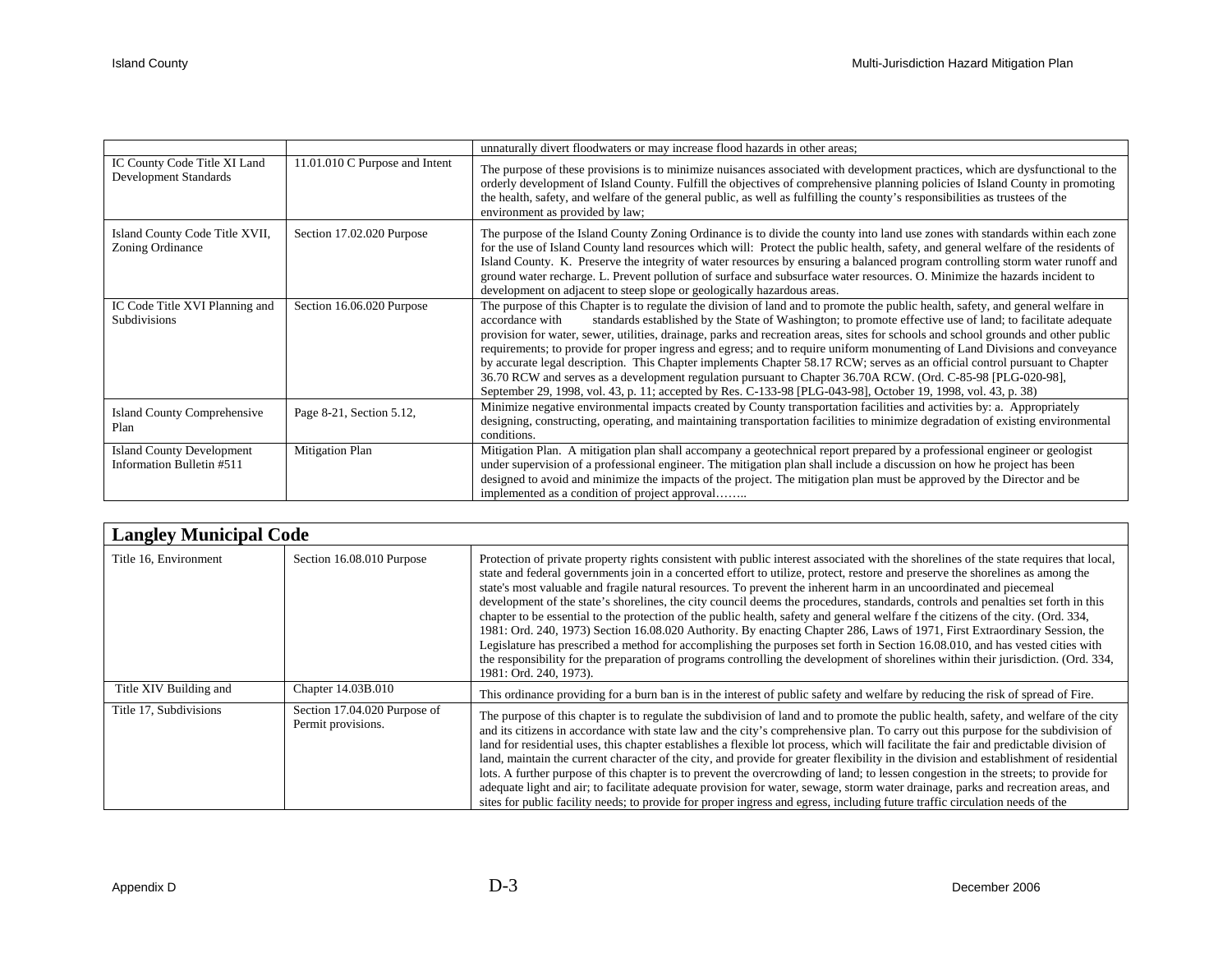|                                             |                                                                     | immediate and surrounding area; and to provide for a variety of housing opportunities.                                                                                                                                                                                                                                                                                                                                                                                                                                                                                                                                                                                                                                                                                                                                                                                                                                                                                                                                                                                                      |
|---------------------------------------------|---------------------------------------------------------------------|---------------------------------------------------------------------------------------------------------------------------------------------------------------------------------------------------------------------------------------------------------------------------------------------------------------------------------------------------------------------------------------------------------------------------------------------------------------------------------------------------------------------------------------------------------------------------------------------------------------------------------------------------------------------------------------------------------------------------------------------------------------------------------------------------------------------------------------------------------------------------------------------------------------------------------------------------------------------------------------------------------------------------------------------------------------------------------------------|
| Title 18, Zoning                            | 18.01.010 Purpose.                                                  | The purpose of this title includes, but is not limited to, promoting the health, safety and general welfare by guiding the<br>development of the city by means of the comprehensive land use plan which is, in part, carried out by the provisions of this title.<br>It is further intended to provide regulations and standards, which will: A. Encourage high standards of development; B. Prevent<br>the overcrowding of land; C. Provide adequate light and air, D. Avoid excessive concentration of population; E. Lessen<br>congestion on the streets; F. Facilitate adequate provisions for transportation, utilities, schools, parks and other necessary public<br>needs; G. Preserve the small town character of Langley and direction for orderly growth and development, together with<br>flexibility to respond to changing economic circumstances. (527, Added, 01/25/1989)                                                                                                                                                                                                    |
| Langley Municipal Code, Title<br>18, Zoning | Section 16.20.060 A. Designation<br>of geologically hazardous areas | Geologically hazardous areas susceptible to erosion, sliding, earthquake, or other geological events. They pose a threat to the<br>health and safety of citizens when incompatible development is sited in areas of significant hazard. Such incompatible<br>development may not only place itself at risk, but also may increase the hazard to surrounding development and use. Areas<br>susceptible to one or more of the following types of hazards shall be designated as a geologically hazardous area: 1. Erosion<br>hazard; 2. Landslide hazard; 3. Seismic hazard; 4. Other geological events including tsunamis, mass wasting, debris flow, rock<br>falls, and differential settlement. B. Designation of specific hazard areas 1. Erosion hazard areas. Erosion hazard areas are at<br>least those areas identified by the U.S. Department of Agriculture's Natural Resources Conservation Service as having a<br>"moderate to severe", "severe", or "very severe" rill and inter-rill erosion hazard. 2. Landslide hazard areas. Landslide hazard<br>areas are areas potentially |
| Title 16, Environment                       | Section 16.20.010 Purpose.                                          | The purpose of this chapter is to: A. Comply with the Washington State Growth Management Act requirement that cities adopt<br>interim regulations to designate and regulate resource lands and environmentally sensitive (critical) areas; B. Protect the public<br>health, safety, and welfare by preventing the adverse impacts of development on resource lands and environmentally sensitive<br>(critical) areas; C. Preserve and protect resource lands and environmentally sensitive (critical) areas by regulating development<br>within and adjacent to them. (Ord. 619, 1992).                                                                                                                                                                                                                                                                                                                                                                                                                                                                                                     |
| Title 16, Environment                       | Section 16.20.070 A. Definitions                                    | Wetlands and streams "Mitigation" means steps taken to avoid, minimize or compensate for adverse wetland or stream impacts.<br>Mitigation, in the following order of preference is: 1. Avoiding the impact altogether by not taking a certain action or parts of an<br>action; 2. Minimizing impacts by limiting the degree or magnitude of the action and its implementation, by using appropriate<br>technology, or by taking affirmative steps to avoid or reduce impacts; 3. Rectifying the impact by repairing, rehabilitating or<br>restoring the affected environment; 4. Reducing or eliminating the impact over time by preservation and maintenance operations<br>during the life of the action                                                                                                                                                                                                                                                                                                                                                                                   |
| Title, 16, Environment                      | Section 16.04.010 SEPA rules<br>adopted.                            | The city adopts the model ordinance, WAC Chapter 173-806, to implement SEPA rules, WAC Chapter 197-11. (Ord. 440,<br>1984) Section 16.04.020 Additional provisions adopted. The city adopts the optional sections of the model ordinance, as<br>codified in this chapter. (Ord. 440, 1984) Section 16.04.100 Mitigated DNS                                                                                                                                                                                                                                                                                                                                                                                                                                                                                                                                                                                                                                                                                                                                                                  |
| <b>Building and Construction</b>            | Section 15.24.010                                                   | Basis for establishing areas of special flood hazard; A. The areas of special flood hazard identified by the Federal Insurance<br>Administration rate map on file at the City Hall and adopted by reference are declared as part of this chapter. B. The service<br>director Planning Official and/or Building Official is appointed to administer and implement this chapter by granting, with<br>restrictions, or denying development in flood-prone areas. (Ord. 420, 1983) Section 15.24.020 Flood hazard protection<br>standards. In all areas of special flood hazard the following standards are required: A. All new construction and substantial<br>improvement shall be anchored to prevent flotation, collapse or lateral movement of structures. B. All new construction and<br>substantial improvements shall be constructed using materials, methods and practices that minimize flood damage. C. All<br>subdivision                                                                                                                                                          |
| Section 15.01.005 Purpose and<br>intent     | Section 15.01.005                                                   | Purpose and intent A. The provisions of this ordinance are intended to accomplish these purposes. 1. Facilitate the development<br>of properly designed and constructed public and private roadways and utilities, so as to provide an efficient integrated roadway<br>and utility system for Langley. 2. Protect public rights-of-way, natural resources, scenic and open space from undue<br>degradation due to poor development practices 3. Protect, to the greatest extent possible, life, limb and property from loss and<br>damage by flooding, landscapes, accelerated soil creep, settlement and subsidence, abnormal erosion and other potential natural                                                                                                                                                                                                                                                                                                                                                                                                                          |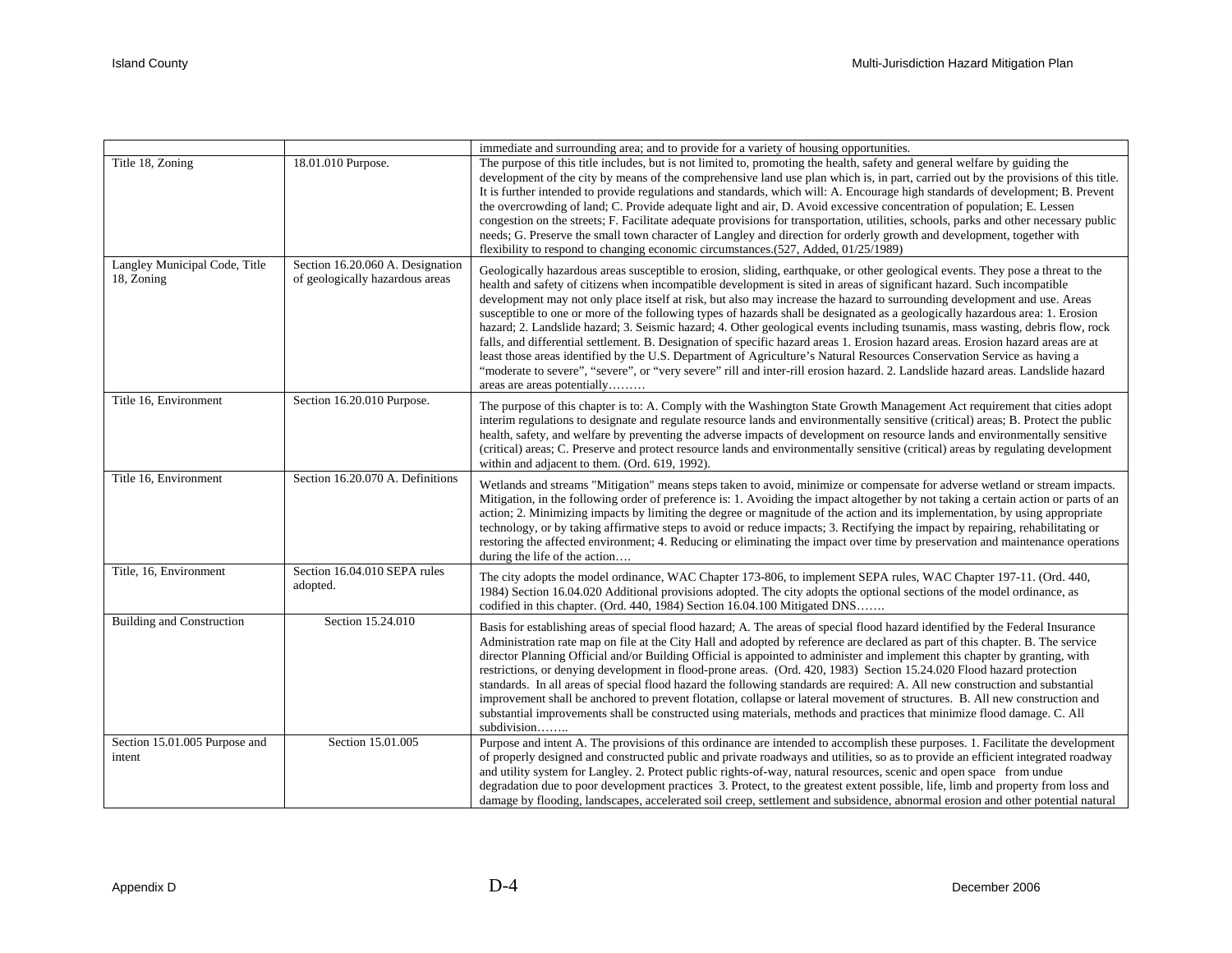|                                                  |                                                  | hazards. 4. Protect the public interest in management of surface water drainage, ground water recharge, and related functions of<br>drainage basins, watercourses and shoreline areas. 5. Protect streams, creeks, ponds, wetlands, lakes, coastal areas, and drainage<br>facilities from mechanical damage, excessive flows and other conditions which increase erosion turbidity, siltation, and other<br>forms of pollution, or which reduce low water level and/or flow rates endangering aquatic and benthic life;                                                                                                                                                                                                                                                                                                                                                                                                                                                                                                                                                                                                                                                                                                                                                                                                                                                      |
|--------------------------------------------------|--------------------------------------------------|------------------------------------------------------------------------------------------------------------------------------------------------------------------------------------------------------------------------------------------------------------------------------------------------------------------------------------------------------------------------------------------------------------------------------------------------------------------------------------------------------------------------------------------------------------------------------------------------------------------------------------------------------------------------------------------------------------------------------------------------------------------------------------------------------------------------------------------------------------------------------------------------------------------------------------------------------------------------------------------------------------------------------------------------------------------------------------------------------------------------------------------------------------------------------------------------------------------------------------------------------------------------------------------------------------------------------------------------------------------------------|
| Langley Municipal Code                           | Section 13.62.010 Purpose                        | The city council finds that an expanding population and increased development of land has and will continue to increase<br>demands on the city's present storm and surface water drainage system; that the present storm and surface water drainage<br>system is inadequate to meet this increased demand; that storm water runoff has caused significant damage to parts of the city;<br>that floodwater during a major storm carries a higher concentration of pollutants which may contaminate the city's water supply;<br>that uncontrolled water runoff on streets poses a safety hard to both lives and property. Therefore, the recognition of the city's<br>storm and surface water drainage system as a municipal utility service of the city is necessary to provide<br>for the proper management and funding of the storm and surface water drainage system and for the orderly accomplishment of<br>needed new facilities and to the rehabilitation and maintenance of existing facilities. (Ord. 540, 1989) Section 13.62.020<br>Established. There is created and established in the city a storm and surface water drainage utility in accordance with state law<br>(RCW Chapter 35.67). This utility shall have equal status with other utility services provided by the city. The utility shall be<br>known as the storm and surface water drainage utility |
| Langley Municipal Code                           | Section 13.50.020 Purpose and<br>policy          | This chapter establishes requirements for wastewater discharge into the City of Langley wastewater treatment<br>system. It enables the Public Works Department to protect the public health consistent with applicable local, state<br>and federal laws. The objectives of this chapter are: 1. To prevent the discharge of untreated pollutants into the<br>wastewater treatment system that will pass into Saratoga Passage or the atmosphere or otherwise be incompatible<br>with the system; 2. To prevent the discharge of untreated pollutants                                                                                                                                                                                                                                                                                                                                                                                                                                                                                                                                                                                                                                                                                                                                                                                                                         |
| Langley Municipal Code                           | Section 13.01.020 Purpose                        | The purpose of this article is to establish fees for service, and general rules and regulations for service and the extension of<br>service from the City water supply system, and to promote the public health, safety and general welfare of the users of the<br>system, in accordance with the standards established by the City, County, State and Federal governments. (Ord. 744, 1997)<br>Section 13.01.370 Shortage of water                                                                                                                                                                                                                                                                                                                                                                                                                                                                                                                                                                                                                                                                                                                                                                                                                                                                                                                                          |
| Langley Municipal Code                           | Section 9.05.010                                 | Findings; A. The State of Washington has experienced an unusually dry winter and all indications are that the summer will be<br>hot. B. Last October (1991) there was a major disaster in the Spokane area resulting in hundreds of acres and homes burned by<br>fires. C. Much of the state is experiencing a water shortage and forest and building fires require a tremendous amount of<br>resources to control and extinguish. We need to save these vital resources rather than waste them fighting fires that could be<br>prevented. One way to help protect against fires is to limit the time of discharge of fireworks. D. The city of Langley declares an<br>emergency due to the severe water shortage and extreme fire danger. (Ord. 624, 1992) Section 9.05.020                                                                                                                                                                                                                                                                                                                                                                                                                                                                                                                                                                                                 |
| <b>Langley Municipal Code</b>                    | Section 4.01.050, Disaster and<br>Response Plan. | Plans and programs for executing emergency powers including a disaster readiness and response plan shall be prepared and kept<br>current under the direction of the Mayor who shall submit such plans and programs and proposed amendments thereto to the<br>City Council for review and approval by resolution. Upon such approval the Mayor shall be authorized to exercise in<br>accordance with such plans and programs the powers provided therein. (Ord. 793, 2001) Section 4.01.060. Disaster Response<br>Committee. There shall be a Disaster Response Committee consisting of such number of members as shall be appointed by the<br>Mayor. The Mayor shall serve as the chairman thereof. Members of the                                                                                                                                                                                                                                                                                                                                                                                                                                                                                                                                                                                                                                                           |
| Langley Municipal Code, Title<br>16, Environment | Section 16.20.050 Flood hazard<br>areas          | Definitions. As used in this chapter: "Flood hazard areas" means those areas subject to inundation by the "base flood" as<br>identified in the flood insurance rate map. The "base flood" means a flood having a one percent chance of being equaled or<br>exceeded in any given year. It is referred to as the "one hundred year flood." A flood hazard area consists of the following<br>components: 1. Floodplain. This is the total area subject to inundation by the base flood. 2. Flood Fringe. This is that portion of<br>the floodplain outside of the floodway, which is covered by floodwaters during the base flood. 3. Floodway. The channel of the<br>stream and that portion of the adjoining floodplain which is necessary to contain and discharge the base flow without any<br>measurable in-crease in flood heights. B. Protected and Permitted Alterations. 1. Development proposals on sites containing a                                                                                                                                                                                                                                                                                                                                                                                                                                               |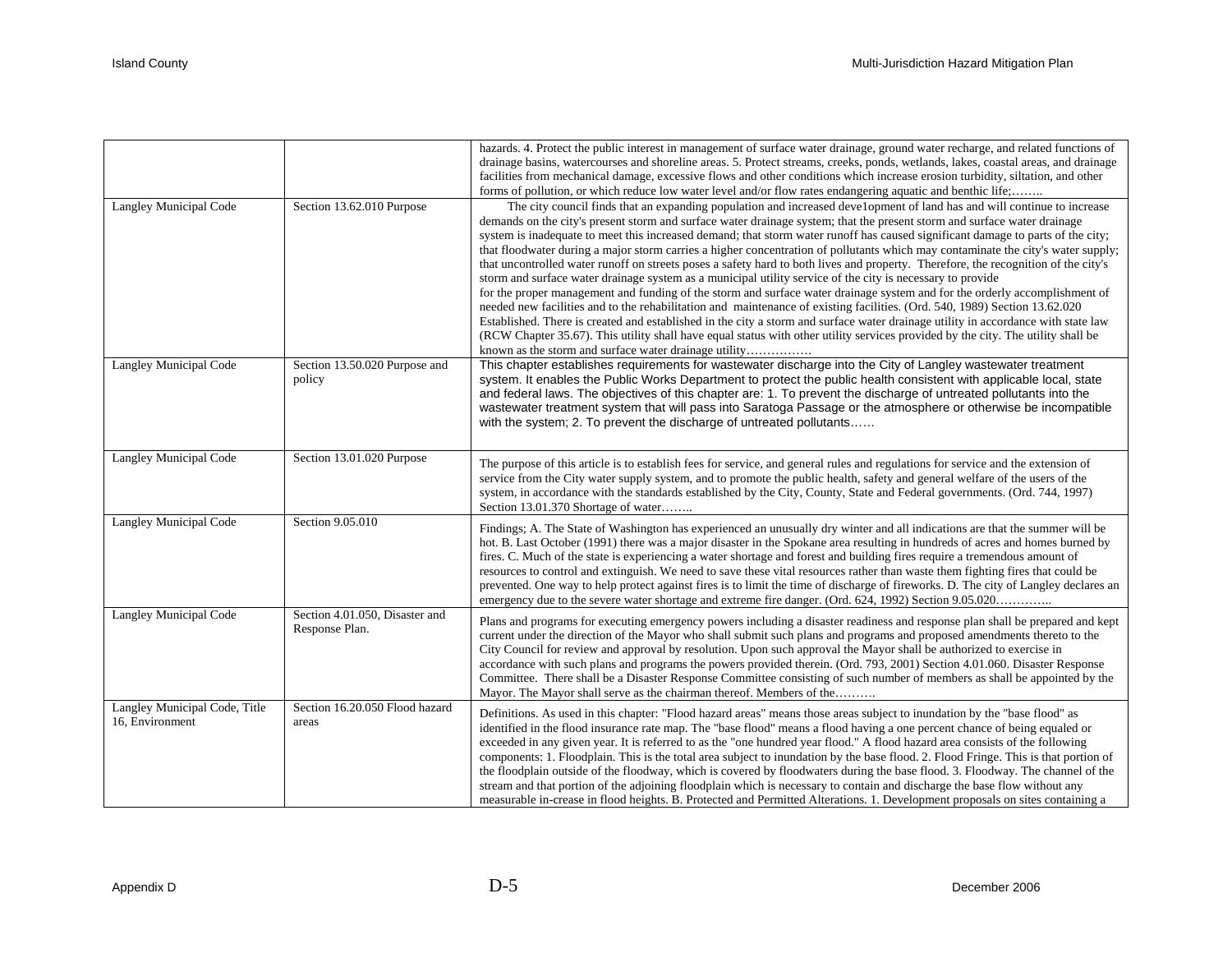|  | flood hazard area shall conform to the conditions of this section. In addition, requirements for buffers, critical area tracts.<br>building setback lines, permitted alterations, mitigation, and maintenance for a development proposal site on or adjacent to a<br>f lood hazard area shall be established in his chapter for the wetlands, streams, or other areas which form the constituent |
|--|--------------------------------------------------------------------------------------------------------------------------------------------------------------------------------------------------------------------------------------------------------------------------------------------------------------------------------------------------------------------------------------------------|
|--|--------------------------------------------------------------------------------------------------------------------------------------------------------------------------------------------------------------------------------------------------------------------------------------------------------------------------------------------------------------------------------------------------|

| <b>Oak Harbor Municipal Code</b>                                   |                                                 |                                                                                                                                                                                                                                                                                                                                                                                                                                                                                                                                                                                                                                                                                                                                                                                                                                                                                                                                                                                                                                                                                                                                                                                                                                                                                                                                                                                              |
|--------------------------------------------------------------------|-------------------------------------------------|----------------------------------------------------------------------------------------------------------------------------------------------------------------------------------------------------------------------------------------------------------------------------------------------------------------------------------------------------------------------------------------------------------------------------------------------------------------------------------------------------------------------------------------------------------------------------------------------------------------------------------------------------------------------------------------------------------------------------------------------------------------------------------------------------------------------------------------------------------------------------------------------------------------------------------------------------------------------------------------------------------------------------------------------------------------------------------------------------------------------------------------------------------------------------------------------------------------------------------------------------------------------------------------------------------------------------------------------------------------------------------------------|
| Oak Harbor Municipal Code<br>Chapter 1.10, Emergency<br>Management | 1.10.010                                        | The declared purposes of this chapter are to provide for the preparation and carrying out of plans for emergency<br>(1)<br>mitigation, preparedness, response and recovery for persons and property within the city in the event of an emergency or<br>disaster, and to provide for the coordination of emergency functions and services of this city with all other public agencies<br>and affected private persons, corporations and organizations. Any expenditures made in connection with such emergency<br>management activities, including mutual aid activities, shall be deemed conclusively to be for the direct protection and<br>benefit of the inhabitants and property of the city of Oak Harbor.<br>It is the policy of this city to make effective preparation and use of manpower, resources, and facilities for dealing<br>(2)<br>with any emergency or disaster that may occur. Disasters and emergencies by their very nature, may disrupt or destroy<br>existing systems and the capability of the city of Oak Harbor to respond to protect life, public health and public property,<br>and essential city services. Therefore, citizens are advised to be prepared to be on their own for up to 72 hours should an<br>emergency or disaster occur. (Ord. 1295 § 1, 2002).                                                                                              |
| Oak Harbor Municipal Code<br>Chapter 2.40<br>DEVELOPMENT SERVICES  | 2.40.030 Powers and duties of the<br>department | The department of development services shall perform the following functions:<br>(1) Administer and enforce all city codes, as now in effect or as hereafter amended concerning the construction of<br>buildings and development of land including those concerning building ordinances of the city, including but not<br>limited to, the provisions of the building code, plumbing code, mechanical code, abatement of dangerous building<br>code, housing and building maintenance code, zoning code, platting code and SEPA codes.<br>(2) Assure proper processing applications for construction permits, for grading permits, for use permits, for<br>conditional use permits, variances and other zoning code permits, for subdivisions, short subdivisions,<br>condominium plats, site plans and for other land use approvals, including those related to shoreline management.<br>(3) Conduct reviews of the effects of proposed projects on the environment, as contemplated in the State<br>Environmental Policy Act and city ordinances.<br>(4) Promote compliance with permit reform requirements under Chapter 36.70B RCW.<br>(5) Promote compliance with the Growth Management Act under Chapter 36.70A RCW.<br>(6) Maintain appropriate records regarding property, permits and structures.<br>(7) Develop and maintain compliance program for nuisance abatement in the city. |
| Oak Harbor Municipal Code Title<br>8. Fire                         | 8.04.010 Adoption of International<br>Fire Code | The following designated codes shall be the International Fire Code for the city of Oak Harbor except as otherwise amended<br>by this title: (1) The 2003 Edition of the International Fire Code, Fire Code Standards and appendices, published by the<br>International Code Council as amended by the Washington State Building Code Council on November 21, 2003, and<br>published as Chapters 51-54 and 51-55 WAC;                                                                                                                                                                                                                                                                                                                                                                                                                                                                                                                                                                                                                                                                                                                                                                                                                                                                                                                                                                        |
| Oak Harbor Municipal Code<br>Title 18, Planning                    |                                                 |                                                                                                                                                                                                                                                                                                                                                                                                                                                                                                                                                                                                                                                                                                                                                                                                                                                                                                                                                                                                                                                                                                                                                                                                                                                                                                                                                                                              |